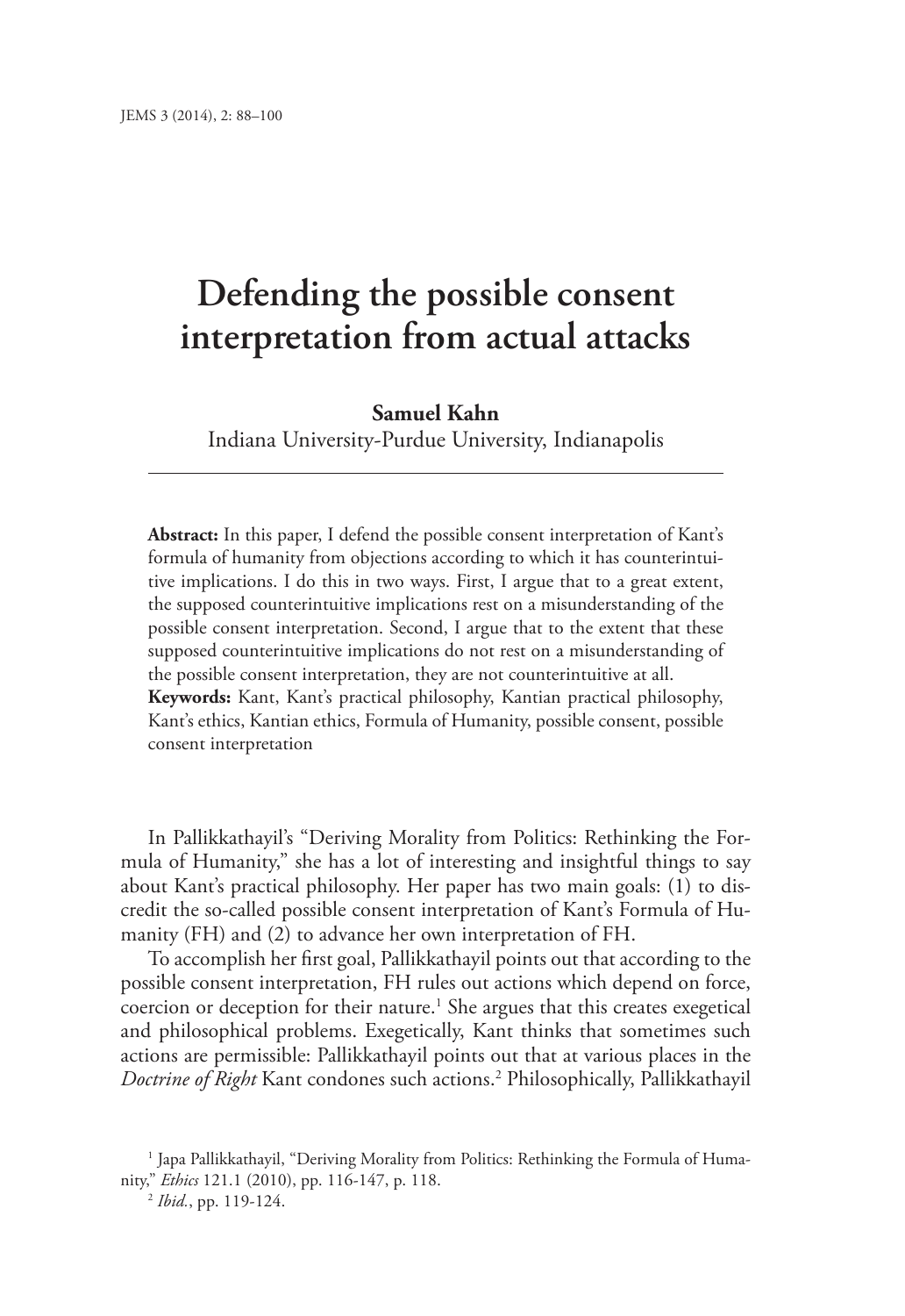argues that any ethical theory that rules out all such actions would be making a big mistake.3

To accomplish her second goal, Pallikkathayil gives an overview of Kant's political philosophy and, in particular, of Kant's views about our rights and why it is necessary to exit the state of nature and enter into the civil condition.4 Pallikkathayil points out that our rights are indeterminate and unenforceable in the state of nature; they become determinate and enforceable only in the civil condition.5 Further, she argues that an agent (X) treats another agent (Y) as a mere means if but only if either (1) X violates Y's rights or (2) X expresses the denial of the claim that Y has equal practical standing in virtue of Y's humanity.<sup>6</sup> Because rights become determinate only in the state and because violating someone's rights is treating that person as a mere means, it follows immediately that one can determine what counts as treating someone as a mere means only in the civil condition and only by appeal to the legal system in place.

Now I would like to respond to the first part of Pallikkathayil's project. There are two main proponents of the possible consent interpretation of FH: O'Neill and Korsgaard. In what follows, I shall argue for the following two theses: (1) Pallikkathayil's attack on the possible consent interpretation does not work against O'Neill, for O'Neill's version of this interpretation is flexible enough to allow some kinds of deception, force and coercion and (2) Pallikkathayil's attack on the possible consent interpretation does not work against Korsgaard, for the attack simply does not address Korsgaard's response to the idea that it might be counterintuitive to say that all actions that rely on force, coercion and deception for their nature are impermissible.

#### *1. O'Neill and possible consent*

As noted above, Pallikkathayil's attack on the possible consent interpretation begins with the claim that it rules out all actions that rely on force, coercion or deception for their nature. The idea is that force, coercion and deception in principle preclude consent. At an intuitive level, we can see this by means of an example. Suppose you plan to tell me a lying promise in order to get 20 dollars but I know better. I can consent to give you the money (perhaps without even letting you know that I am onto you). But I cannot consent to the deceit: if we try to arrange it so, it ceases to be deceit.<sup>7</sup>

<sup>3</sup> *Ibid.*, pp. 124-125.

<sup>4</sup> *Ibid.*, section II.

<sup>5</sup> *Ibid.*, section II.D.

<sup>6</sup> *Ibid.*, p. 141.

<sup>7</sup> See, *e.g.*, Onora O'Neill, "Between Consenting Adults," *Philosophy and Public Affairs* 14.3 (1985), pp. 252-277, p. 262: "It does not follow from this that nothing done in acting on a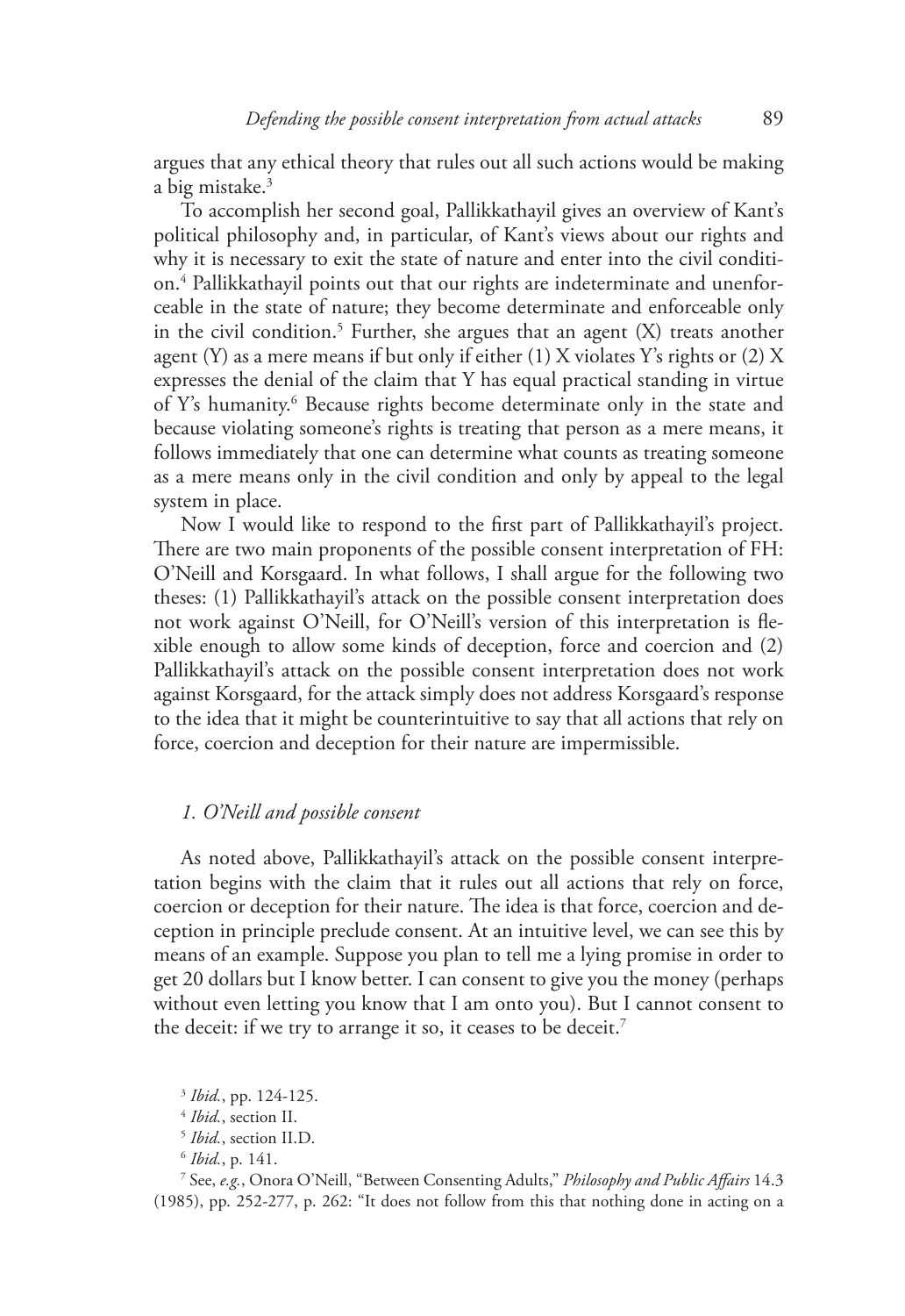# 90 *Samuel Kahn*

Similar things, it is argued, can be said about force and coercion. Lurking in the background of such examples is a conceptual analysis of deceit, force and coercion that shows that to deceive, force or coerce someone into something just is to moot the issue of consent. This conceptual analysis is not provided, and that might be because it is difficult to pin down exactly why and how consent is precluded. Regardless, O'Neill seems to concede the starting point of Pallikkathayil's attack when she begins talking about the notion of possible consent:

It is plausible to think that when we act in ways that would always preclude genuine consent or dissent, we will have used others. For example, if we coerce or deceive others, their dissent, and so their genuine consent, is in principle ruled out.8

However, O'Neill quickly backs down from any universal claims about possible consent and deception, coercion and force. She argues, on the one hand, that on her interpretation, the Formula of Humanity applies only to agents' fundamental maxims; it does not apply to every intentional aspect of an action.9 For my purposes here, what this means is that the possible consent interpretation does not rule out specific actions that seem to preclude consent unless those actions are based on fundamental maxims that themselves rule out the possibility of consent. O'Neill also argues, on the other hand, that understanding what makes genuine consent possible is a difficult thing and that we need to pay attention to the background conditions in which the supposed consent is (or is not) taking place. I want to focus on the second of these two considerations, but I shall say something briefly about the first.

It is a common objection to Kant's and Kantian ethics that intuitively permissible actions are prohibited. These fall within the domain of false negatives: actions that seem innocuous but are nevertheless not allowed if we follow the strict guidelines laid out by the Categorical Imperative (CI). For example, surprise birthday parties would be impermissible because they involve deception, and deception, even for a good end, cannot be made consistent with the CI.10 The issue becomes more vexed if we interpret Kant's notorious murderer

maxim of deception or coercion can be agreed to or shared by those deceived or coerced. On the contrary, deception standardly works by revealing subsidiary intentions or aspects of action, which misleadingly point to some underlying maxim to which consent can be given. Deception only works when the underlying intention or proposal is kept obscure. The deceiver's actual maxim therefore cannot be consented to. A maxim of coercion does not have to be obscure—it may be brutally plain—but clearly denies victims the choice between consent and dissent."

<sup>8</sup> *Ibid.*, p. 259.

9 This marks a change (of which she is very well aware) from O'Neill's position in her earlier work. See, *e.g.*, Onora Nell [O'Neill], *Acting on Principle*, New York: Columbia University Press, 1975.

10 This example is taken from Barbara Herman, *The Practice of Moral Judgment*, Cambridge: Harvard University Press, 1993, chapter 7, p. 141.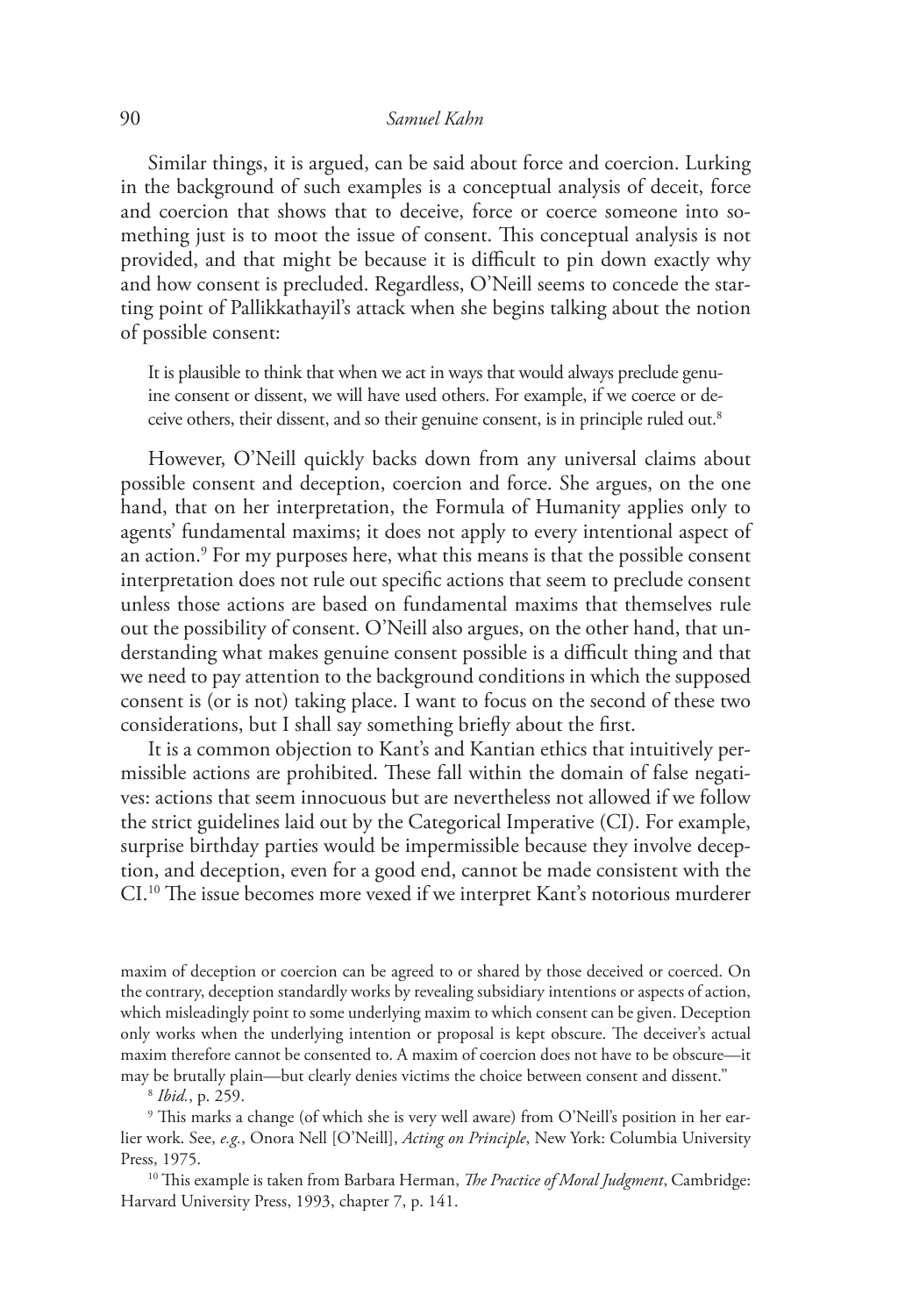at the door case as saying that it is impermissible to lie even to a homicidal maniac (or neoNazi) when s/he shows up at the door looking for the person you just helped to hide in your basement.11 The task for Kantians becomes a sort of rescue attempt: how to rescue Kant from himself.

Now some Kant scholars argue that this is a misinterpretation of the murderer at the door case. For example, Wood tells us that the murderer at the door case involves the permissibility of making a lying declaration (analogous to perjury) rather than a simple lie.12 If this is correct, then the murderer at the door case is not analogous to a case in which the Nazis knock on the door to ask whether you know the whereabouts of a Jew whom you happen to be hiding. Rather, the case is more like one in which you are asked to take the stand as a witness in a trial, and you know that if you tell the truth, there is a good chance that the defendant, whom you believe to be innocent, will be convicted and perhaps put to death—and the question is whether you should perjure yourself. For example, should Alexei Karamazov have given a lying testimony in *The Brothers Karamazov*? Unlike the Nazi case, the answer to this is not obviously "yes."

Moreover, Kant's *Lectures on Ethics* suggest that Kant himself thought that lying is sometimes permissible, and Wood points out that there are even conditions in which a lying declaration might be permissible in Kantian ethics.<sup>13</sup> I shall return to the murderer at the door case in the next section. The point is that O'Neill's suggestion about fundamental principles is meant to apply exactly to cases in which deception is intuitively permissible even though it seems to be ruled out by the possible consent interpretation. The idea is that the deception involved in throwing a surprise party might be permissible (even on the possible consent interpretation) if it is not part of the person's fundamental intentions—and the same could be said about lying to a Nazi.<sup>14</sup>

 $11$  Pallikkathayil seems to interpret the murderer at the door case in just this way. She points out that in the *Metaphysics of Morals*, Kant claimed that as far as right is concerned, people may say what they like, true or false, provided that it does not bear directly on matters of right (*e.g.*, a lie about the terms of a contract). She then argues that in the essay in which he discusses the murderer at the door, Kant "does an about face regarding duties of right not to lie" (Pallikkathayil, *op. cit.*, p. 145). In other words, Pallikkathayil's idea is that in the *Metaphysics of Morals*, there is no direct duty of right not to lie but in the essay discussing the murderer at the door, there is always a (direct) duty of right not to lie. But this is incorrect. The murderer at the door case is not discussing a duty of right not to lie (*simpliciter*) but rather a duty of right not to lie under specific conditions, and therefore it does not obviously give evidence of an about face on Kant's part. I discuss this further in the text above.

12 Allen Wood, *Kantian Ethics*, Cambridge: Cambridge University Press, 2007, chapter 11. <sup>13</sup> *Ibidem.*

<sup>14</sup> O'Neill, 1985, op. cit., p. 266: "In each case it is our fundamental proposals, principles, or basic intentions that must meet these conditions. We neither do nor can make it possible for others, even for others closely affected, to consent to or dissent from every aspect (or even every intentional aspect) of what we propose…"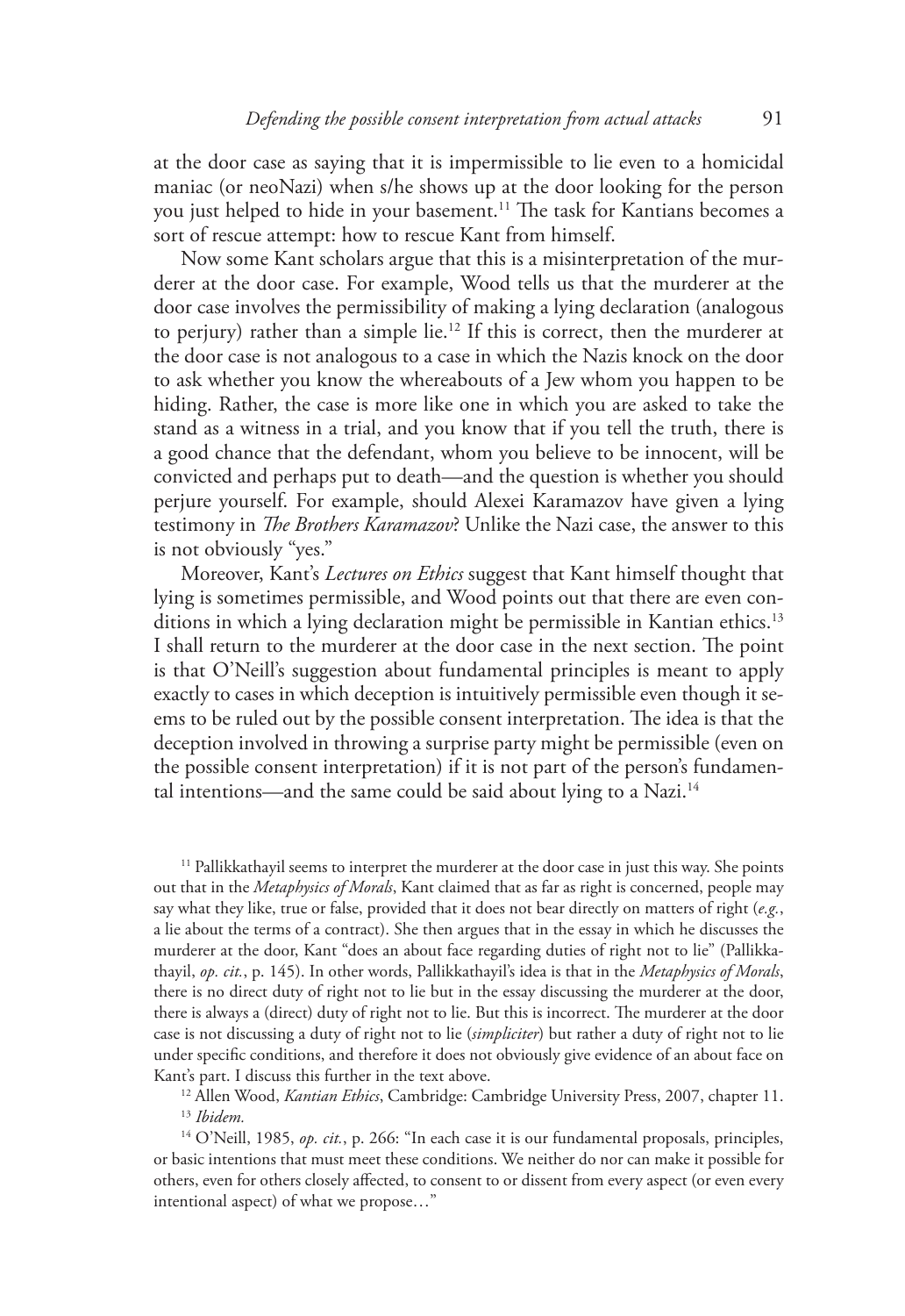#### 92 *Samuel Kahn*

This might strike some as somewhat sophistical: one winds up questioning when a deception really counts as a deception.<sup>15</sup> But I think this is probably an important question to raise.<sup>16</sup> However, I do not want to dwell on it here: I want to get to O'Neill's claims about understanding the background conditions for possible consent. As noted above, O'Neill's idea is that if we pay attention to the background conditions in which the supposed consent is (or is not) taking place, we shall see that the possible consent interpretation does not rule out some specific actions that seem to preclude consent.

The basic idea here is that there is more to consent than simply giving someone the opportunity to say "yay" or "nay."<sup>17</sup> If someone confronts you with

<sup>15</sup> *Ibid.*, p. 271: "Since it is only fundamental principles of actions (whether plans, proposals, policies, or intentions) that must meet these standards, superficial departure from them when acting on morally acceptable fundamental principles may be acceptable, or even required. *The jokes and surprises in which friendship may be expressed do not count as deceptions*; but if they were incident to action on other maxims might constitute fraud or serious disrespect or unacceptable paternalism" (my emphasis).

<sup>16</sup> This is a question that Kant himself seems to raise: "[i]f our untruth is in keeping with our main intent, then it is bad; but if I can avert a truly great evil only by this means, then… etc. Here goodness of heart takes the place of sincerity… A white lie is often a *contradictio in adjecto*; like pretended tipsiness, it is *untruth* that breaches no *obligation,* and is thus properly no lie. *Joking* lies, if they are not taken to be *true*, are not immoral…" (27, 62). (Following standard convention, I use the Academy pagination in my citations from Kant; the first number (27) refers to the volume in the Academy edition and the second number (62) refers to the page of that volume on which the citation occurs. All translations are taken from the Cambridge Guyer/Wood blue series translations.) See also 27, 700-702.

<sup>17</sup> Pallikkathayil distinguishes between the possible consent interpretation and the meaningful consent interpretation. She thinks that the possible consent interpretation requires one merely to give one's interlocutors the opportunity to signal consent or dissent (verbally or otherwise) regardless of whether one pays this signal any heed; the meaningful consent interpretation requires both that one give one's interlocutors the opportunity to signal consent or dissent and that one govern oneself in accordance with what one's interlocutors signal. An example will make this distinction clearer. If a murderer asks you whether s/he might shoot you and then does so despite your decided "no," then according to Pallikkathayil, the murderer has complied with the possible consent interpretation but not the meaningful consent interpretation (Pallikkathayil, *op. cit.*, section I.C., especially p. 127).

There are three problems with this, one rhetorical, one philosophical and one exegetical. The rhetorical problem with this is that Pallikkathayil introduces the meaningful consent interpretation only after dismissing the possible consent interpretation. But she dismisses the possible consent interpretation on the grounds that it is too strong (*i.e.*, it rules out permissible actions—it has false negatives). Given that the meaningful consent interpretation is *stronger* than the possible consent interpretation (*i.e.*, it rules out everything ruled out by the possible consent interpretation *and more*) it follows immediately (*a fortiori*) that the meaningful consent interpretation is too strong. So rhetorically, given Pallikkathayil's attack on the possible consent interpretation, no discussion of the meaningful consent interpretation should be needed beyond pointing out that it is stronger than the possible consent interpretation.

Philosophically, separating the possible consent interpretation from the meaningful consent interpretation is problematic because it vitiates Pallikkathayil's attack on the possible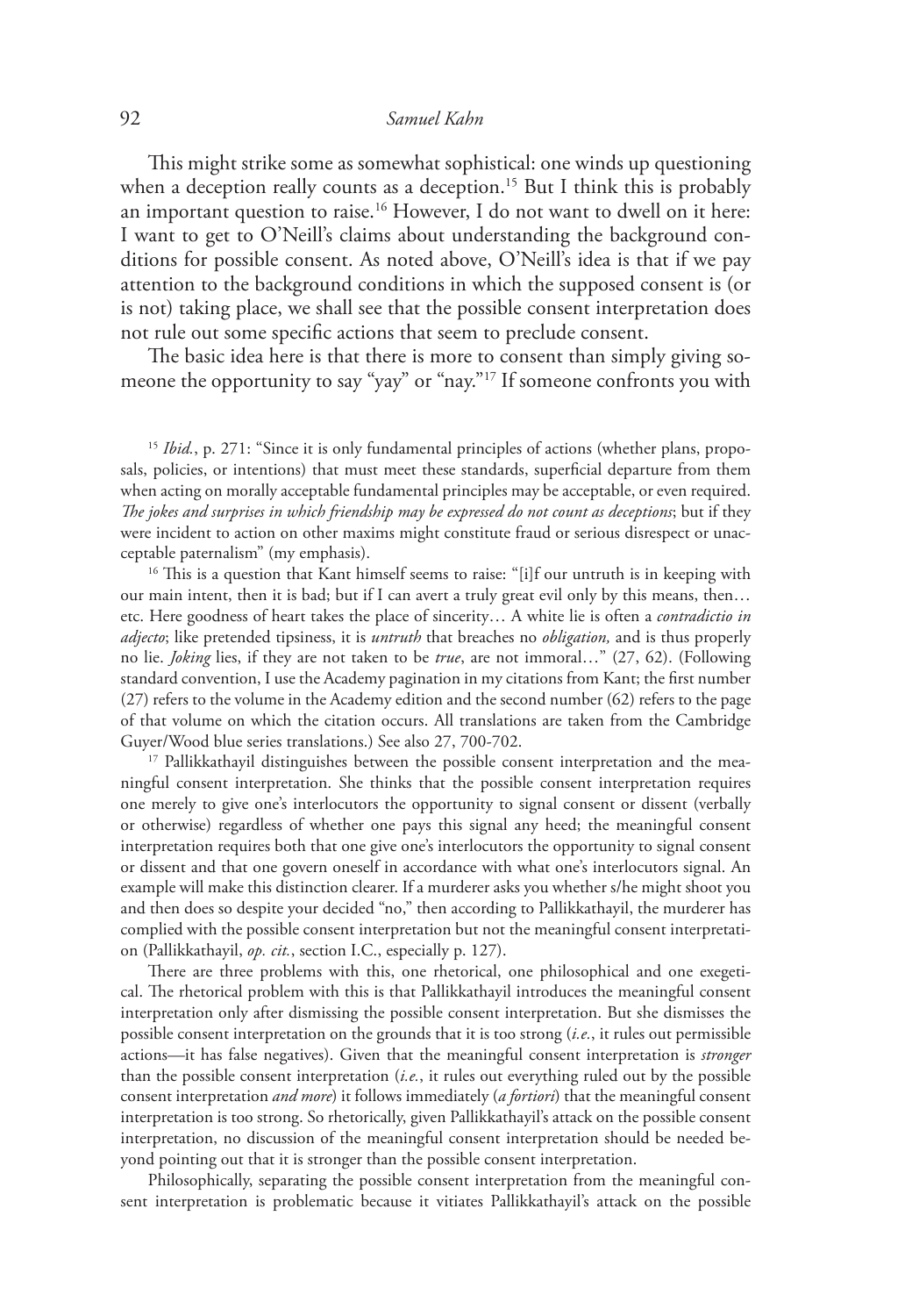a gun in a back alley and says, "your money or your life," then the sense in which you "consent" to give that person your money when you hand it over is quite tenuous, indeed. The problem with the "consent" in this kind of case seems to lie in the background conditions (you have a gun to your head; the person "made you an offer you could not refuse"). This idea can be traced back to Marx, and it has been used also by Rawls, who combats Lockean historical accounts of justice with it, arguing that the basic structure of society must be regulated by the principles of justice as fairness to ensure the possibility of continued voluntary, just transactions.18 But regardless of where one stands on these issues in political philosophy, O'Neill thinks that they are relevant for determining possible consent. This can be seen in the following two quotations:

…we need to understand what makes genuine consent to the more fundamental aspects of action possible. But there is no guarantee that any one set of requirements makes genuine consent possible in all circumstances. *There may be some necessary conditions, whose absence always makes genuine consent or dissent impossible, and other conditions which are needed to make consent possible only in some circumstances.*<sup>19</sup>

…coercion of less straightforward sorts may occur in some sexual relationships and transactions, including in relationships between prostitutes and their clients. Here the outward transaction may be an agreement between consenting adults. *But when we remember the institutional context of much (at least contemporary, western) prostitution, including the practices of pimping, brothel keeping, and various forms of social ostracism and consequent dependence on a harsh subculture, we may come to think that not al l transactions between prostitutes and clients are uncoerced: but it may not be the client who coerces.*<sup>20</sup>

consent interpretation. That is, once we see how weak the possible consent interpretation is on Pallikkathayil's account, it becomes unclear why it rules out all kinds of deception, force and coercion. The murderer described above seems to be engaged in a forceful action. But the murderer's action would not be ruled impermissible by Pallikkathayil's account of the possible consent interpretation.

Exegetically, the problem is that it is unclear whether anybody subscribes to this weaker version of the possible consent interpretation. For example, O'Neill makes it clear that she subscribes to what Pallikkathayil calls the meaningful consent interpretation: "if those closely affected have the possibility of dissent, they will be able to require an initiator of action either to modify the action, or to desist or to override he dissent. *But an initiator who presses on in the face of actively expressed dissent undercuts any genuine possibility of refusing the proposal and rather chooses to enforce it on others*. Any "consent" the proposal then receives will be spurious, and will not show that others have not been used, let alone that they have been treated as persons" (O'Neill, 1985, *op. cit.*, p. 259, my emphasis).

18 John Rawls, *Justice as Fairness: a Restatement*, Cambridge: Harvard University Press, 2001, sections 14-16, p. 50*ff*, especially section 15.

19 O'Neill, 1985, *op. cit.*, p. 259, my emphasis.

<sup>20</sup> *Ibid.*, pp. 268-269, my emphasis.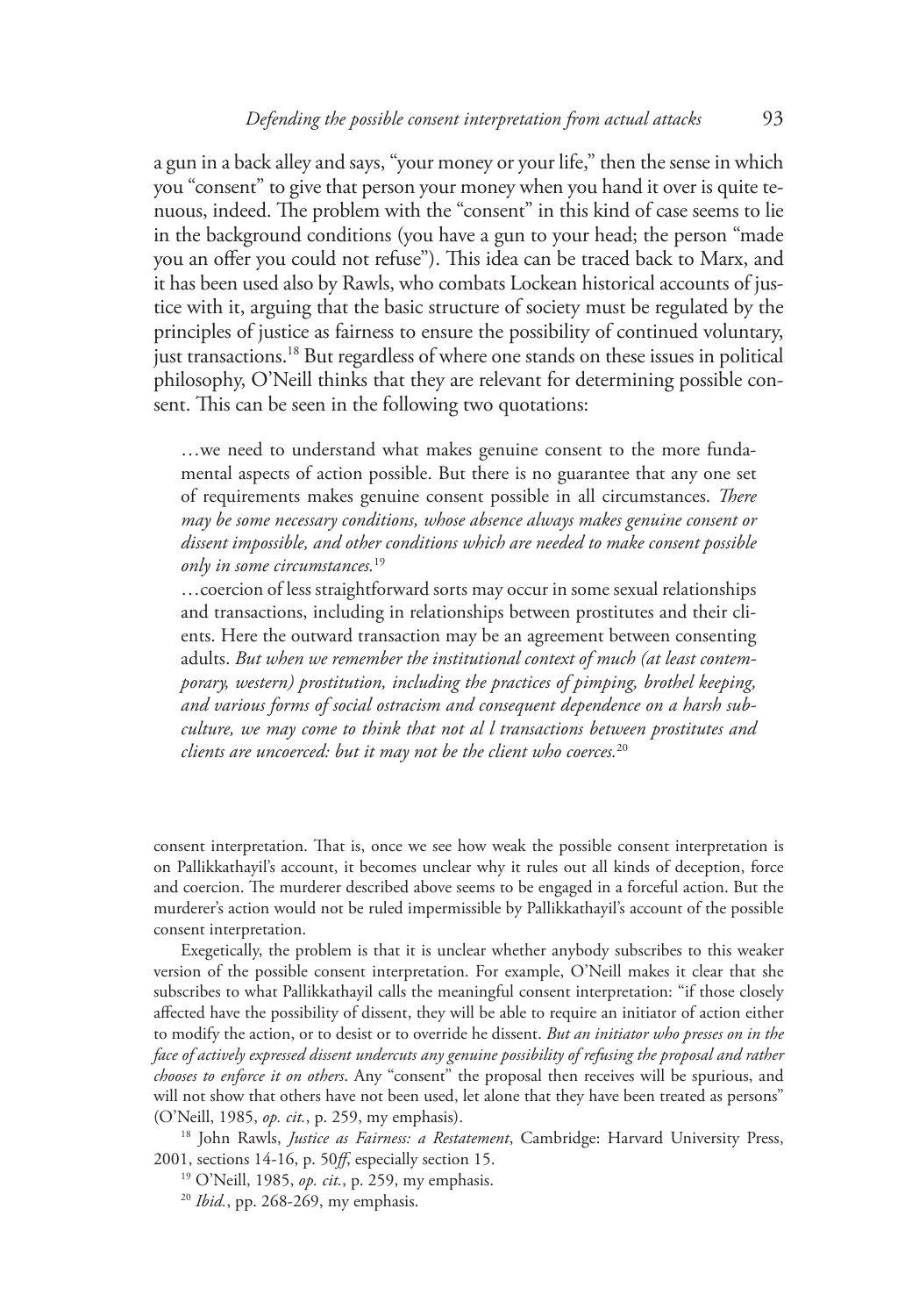## 94 *Samuel Kahn*

Both of these quotations reveal O'Neill's concern with background conditions. In the first quotation, O'Neill argues that there might be some background conditions that must be in place for consent to be possible in general, and there also might be some conditions that must be in place for consent to be possible in particular cases. In the second quotation, O'Neill gives an example of this. She argues that appreciation of the background conditions that lead some (perhaps many) to prostitution as a way of life might make us question whether the individual transactions in which they engage involve any real consent (despite their outward trappings). Perhaps consent was precluded long ago when, say, they were kidnapped and forced to sell their bodies. The issues here are complicated. Perhaps there is some sort of statute of limitations with regard to consent whereby past actions, if they are far back enough, do not infect the possibility of consent in future actions. It is far beyond the scope of this paper to discuss these issues much less to try to resolve them. So why bring this up?

The point of bringing this up is simple. As noted above, Pallikkathayil attacks the possible consent interpretation on the grounds that it rules out all actions that rely on deception, force and coercion for their nature despite the fact that some such actions are intuitively permissible (and condoned as such by Kant: the problem is thus both philosophical and exegetical). Pallikkathayil's examples are (1) the use of force in self-defense; (2) the use of force in compelling others to leave the state of nature and enter the civil condition; (3) the use of force on the part of the state in enforcing laws; and (4) the use of force on the part of the state in punishing criminals. But now we can see how O'Neill might respond to all of these examples.

With regard to the force used in self-defense, O'Neill might say that (1) the fundamental maxim of an agent acting in self-defense is not one of force and, therefore, not one that precludes consent and (2) maxims of self-defense plausibly are part of the background conditions that make consent possible. With regard to the force used in compelling others to leave the state of nature and enter the civil condition, O'Neill might point out again that (1) the fundamental maxim in this kind of case is not one of force and (2) it seems uncontroversial that the background conditions for consent are put in place by virtue of entering the civil condition (as noted above, for Rawls, part of the point of regulating the basic structure of society by the principles of justice as fairness is to ensure the continued possibility of meaningful consent). Finally, with regard to the use of force on the part of the state in enforcing laws and punishing criminals, again, O'Neill might point out that (1) the fundamental maxims of the agents in these cases are not maxims of force and (2) some sort of criminal justice system and executive branch of government form the background conditions required for consent to be possible.

The basic problem is that Pallikkathayil's attack on the possible consent interpretation begins with the claim that the possible consent interpretation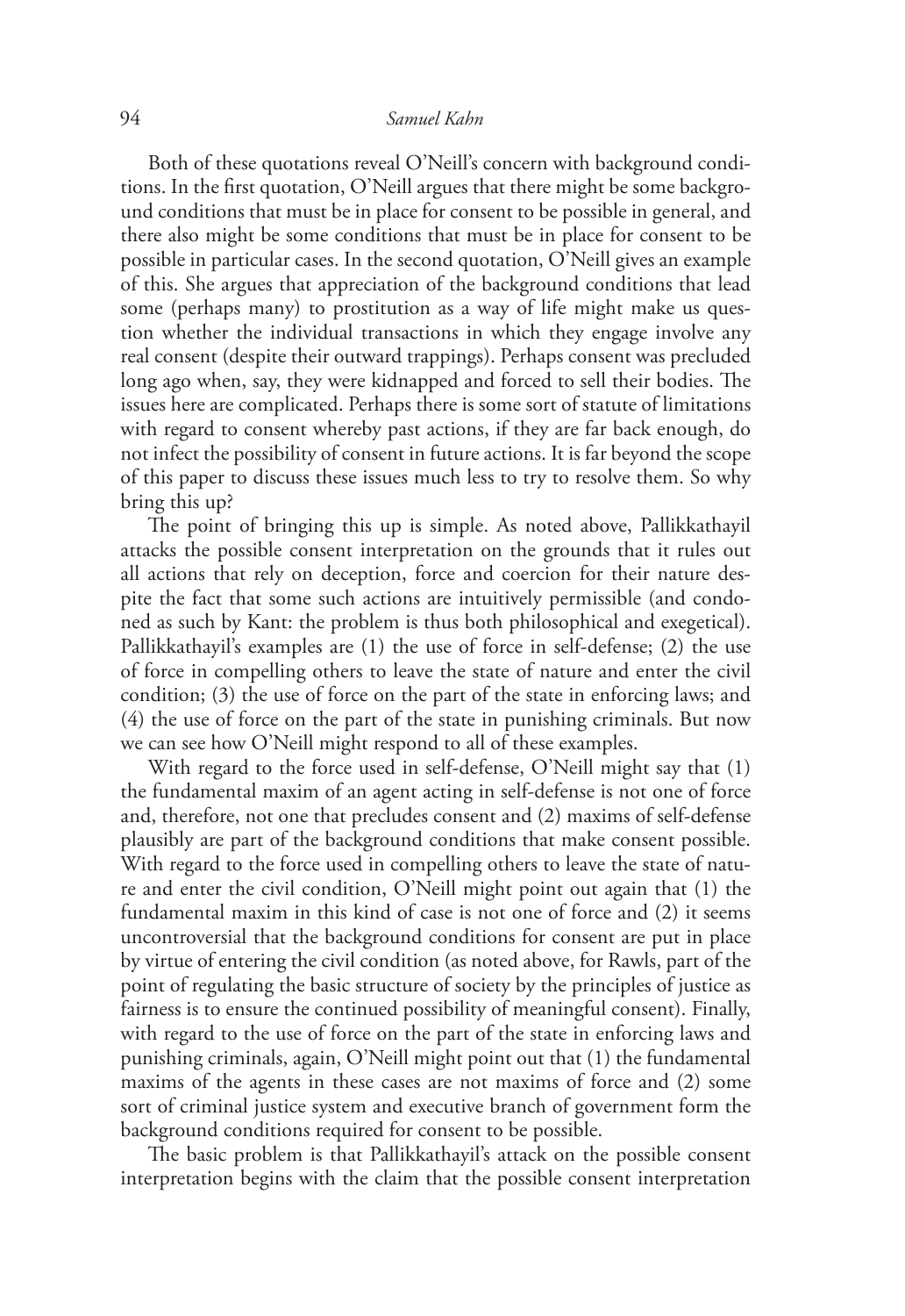rules out all kinds of deception, force and coercion. But this claim is not true (*pace* Pallikkathayil): on O'Neill's account, the possible consent interpretation rules out deception, force and coercion only if they are part of an agent's fundamental maxim—and, further, some kinds of deception, force and coercion might be necessary as background conditions to make consent possible in the first place. Making consent possible on O'Neill's account is a tricky thing, far more nuanced than (say) giving someone the opportunity to give a nod of the head.

# *2. Korsgaard and possible consent*

But Pallikkathayil tells us that she is more concerned with Korsgaard's version of the possible consent interpretation than with O'Neill's.<sup>21</sup> So to be fair to Pallikkathayil, it is incumbent on us to examine also Korsgaard's view to see whether Pallikkathayil meets with more success there. Korsgaard, unlike O'Neill, would concede the first part of Pallikkathayil's attack on the possible consent interpretation: Korsgaard does think that the possible consent interpretation rules out all kinds of deception, force and coercion.<sup>22</sup> Further, Korsgaard thinks that because the possible consent interpretation rules out all kinds of deception, force and coercion, it rules out some permissible actions. In particular, Korsgaard reconstructs Kant's murderer at the door case, interpreting it as one involving the permissibility of a simple lie to save the

21 Pallikkathayil claims, "[a]lthough O'Neill's and Korsgaard's views are very similar, I will focus on Korsgaard's view, since it is a bit more developed" (Pallikkathayil, *op. cit.*, p. 118). However, Pallikkathayil's reasoning here seems a bit shaky. For one thing, it does not seem to be the case that Korsgaard's version of the possible consent is more developed than O'Neill's. O'Neill's account of the possible consent interpretation occurs in the context of an article devoted entirely to figuring out what kinds of duty the formula of humanity prescribes, with space devoted both to actual consent and hypothetical consent; Korsgaard's main account of the possible consent interpretation occurs in the context of an article on whether Kant's ethics (in general) is able to take account of background conditions, and she discusses both the universality formulations and the kingdom of ends formulation of the categorical imperative. This is not by any means an objection to Korsgaard or the project she undertakes. The point is simply that Pallikkathayil's claim that Korsgaard's version of the possible consent interpretation is more developed than O'Neill's is *prima facie* implausible. Even more problematic is Pallikkathayil's claim that O'Neill's and Korsgaard's views are very similar: as noted in the previous section of this paper, O'Neill does not think that the possible consent interpretation rules out all use of force, deception and coercion; but as noted (below) in the present section of this paper, Korsgaard does think that the possible consent interpretation rules out all use of force, deception and coercion. Given that this is the focal point of Pallikkathayil's attack, it seems to me that O'Neill and Korsgaard are very dissimilar, indeed. I am sure Pallikkathayil has reasons, and perhaps good ones, for focusing on Korsgaard's view rather than O'Neill's. But the ones she cites give a misleading picture of O'Neill. 22 Christine Korsgaard, *Creating the Kingdom of Ends,* Cambridge: Cambridge University

Press, 1996, pp. 106-132, 137-140 and especially 295-296.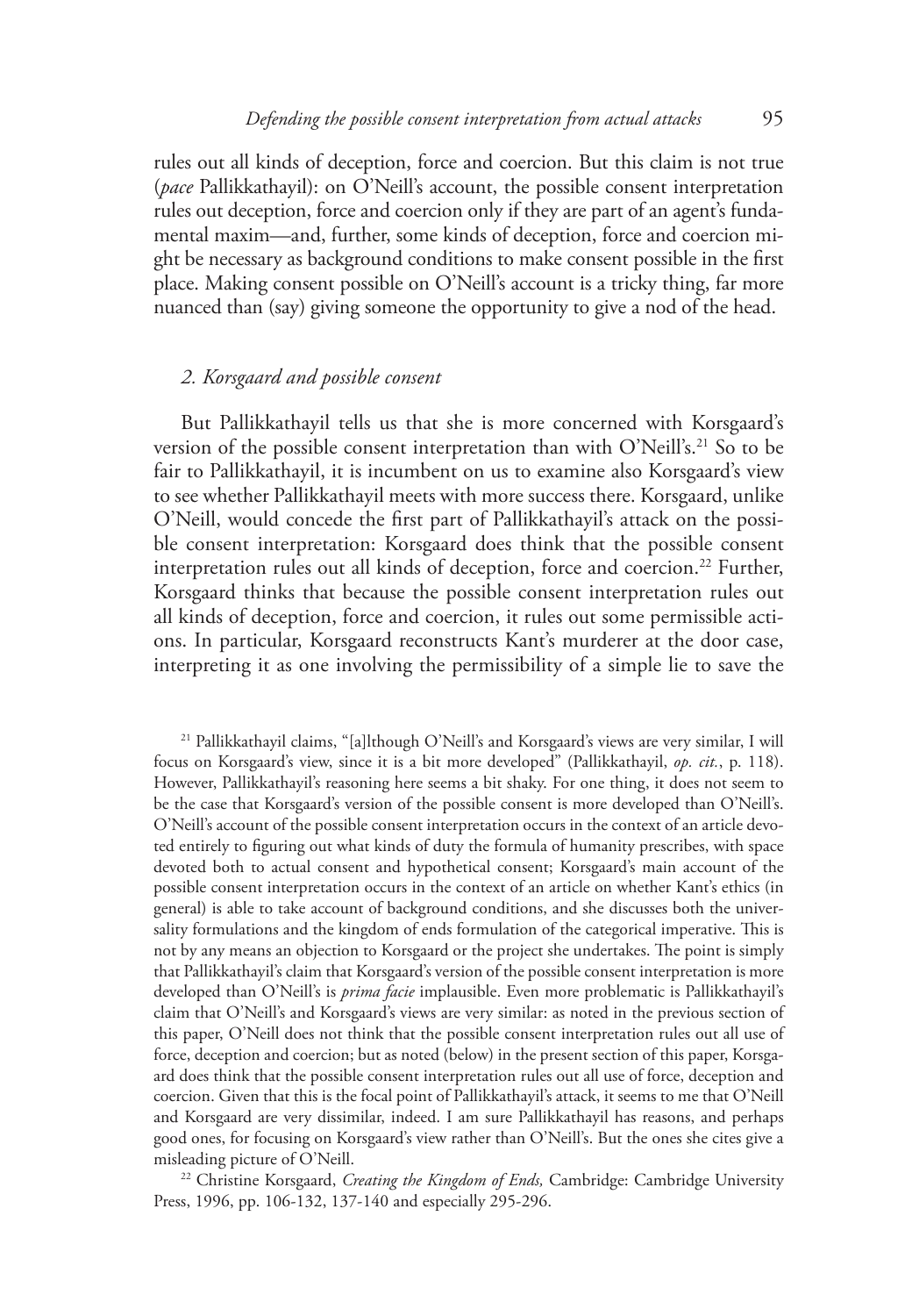life of someone you are hiding from a murderer, and she argues that although the possible consent precludes deceit in this case, deceit is, in fact, permissible.<sup>23</sup> It seems like Pallikkathayil's two-pronged attack should apply: (1) this renders the possible consent interpretation exegetically implausible because it rules out actions that Kant thought were permissible and (2) this renders the possible consent interpretation philosophically implausible because it has false negatives.

Korsgaard's answer to the first prong of the attack is, I take it, quite simple: she is not engaged primarily in exegesis. She is trying to construct a plausible Kantian theory, a theory that has recognizably Kantian roots even if she ultimately reaches conclusions that are different from Kant's. I take it that Korsgaard would say that if Kant really thinks that FH condones some kinds of deception, force and coercion, then that is so much the worse for Kant. So the first prong of Pallikkathayil's attack is easily handled by Korsgaard. What about the second prong?

Korsgaard argues that although FH (by virtue of the possible consent interpretation) renders all deceit impermissible, which is counterintuitive, the so-called Formula of Universal Law (FUL) version of the CI does not. In particular, FUL gives the right answer to the murderer at the door case (as interpreted by Korsgaard): according to FUL, it is permissible to lie to a murderer at the door even though according to FH, it is not.<sup>24</sup> But according to Korsgaard, this discrepancy between the formulations of the CI does not indicate that one of them is "better" than the other. Rather, it indicates that they have different functions. Whereas FH is for ideal theory, FUL is for nonideal theory. The basic idea is that FH is the moral standard that we would use if everyone with whom we interacted had a good will. Perhaps we even can use FH when our immediate interlocutors do have (at least approximately) good wills. But even if not, we have FUL. FUL is there for the messy, everyday world in which we often have to deal with agents who have turned away from the good, so to speak—with people who act with malice aforethought, with people who are selfish, with people who are thoughtless, with people who are callous. In a word, with people who are nonideal. So Korsgaard has answers to both prongs of Pallikkathayil's attack.

However, Pallikkathayil does not stop there: she has two further attacks on Korsgaard's version of the possible consent interpretation. First, she tries to show that it does not work even for ideal theory.<sup>25</sup> That is, as we have seen, Korsgaard is committed to two claims: (1) FH tells us how we would be

<sup>24</sup> Ibid., pp. 132-140. Korsgaard summarizes her findings as follows: "[i]f the foregoing casuistical analyses are correct, then applying the Formula of Universal Law and the Formula of Humanity leads to different answers in the case of lying to the murderer at the door. The former seems to say that this lie is permissible, but the latter says that coercion and deception are the most fundamental forms of wrongdoing" (*ibid.*, p. 143).

25 Pallikkathayil, *op. cit.*, section I.C., especially p. 127.

<sup>23</sup> *Ibid.*, pp. 132-135.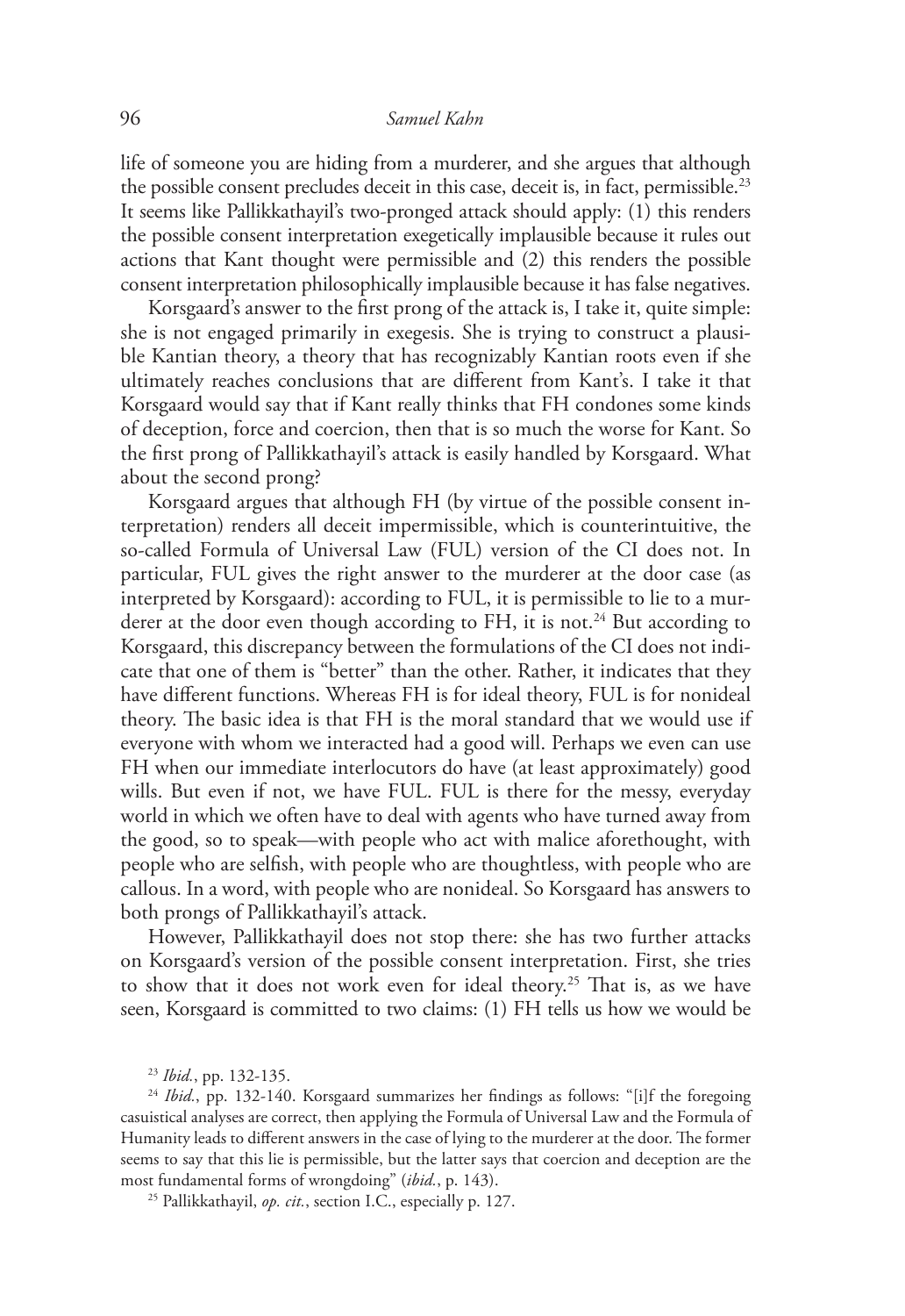supposed to behave if everyone with whom we interacted had a good will, and (2) FH rules out all actions that preclude consent (including all kinds of deception, force and conception). It follows immediately that Korsgaard is committed to (3) if everyone with whom we interacted had a good will, then all actions that preclude consent would be impermissible. But Pallikkathayil thinks this is false: Pallikkathayil argues that even in ideal theory, Korsgaard's version of the possible consent interpretation generates counterintuitive results.

Pallikkathayil's second attack is against the bare idea of FH as a standard of ideal theory. Pallikkathayil claims that by consigning FH to ideal theory, Korsgaard "undermines the status of the Formula of Humanity as a principle of practical reason."26 In other words, Pallikkathayil seems to think that on Korsgaard's account, FH no longer can be considered as authoritative: it does not yield the right results to questions about what we may, may not or ought to do. So let us examine these attacks in more detail to see whether they really work.

The first attack is illustrated by an example in which we are to imagine ourselves looking out into the street at the passersby to see whether it is cold enough to wear a coat. One of the passersby signals us to stop, and Pallikkathayil claims that (1) on Korsgaard's interpretation of FH, we ought to respect the person's wishes and stop looking outside and (2) this reveals that Korsgaard's version of FH generates results that are counterintuitive even for an ideal theory.<sup>27</sup>

Now the idea behind (1) is that if we continue to look out the window even after the passerby has signaled us to stop, then our maxim is one that precludes consent and, thus, is impermissible according to Korsgaard's version of the possible consent interpretation of FH. That is, if someone (P) clearly indicates that s/he does not consent to an action in which someone else (Q) is engaged, then for Q to continue on is for Q to pay no heed to the fact that P does not consent (actively) to Q's action. But if Q pays no heed to the fact that P does not consent (actively) to  $Q$ 's action, then  $Q$  is acting on a maxim that makes consent impossible. It follows immediately that in the example just described, Korsgaard's version of the possible consent interpretation of FH generates the conclusion that we ought to stop looking outside if one of the passersby signals us to stop.

The idea behind (2) is that "one may look out one's window at the activities on the street even if some particular person on the street objects."28 Here Pallikkathayil calls upon the public/private distinction, a distinction that, according to Pallikkathayil, commits us to the idea that we are not always required to be sensitive to others' wishes about how and when they are observed—a distinction that (according to Pallikkathayil) should be affirmed even in ideal theory (Korsgaard notwithstanding).

<sup>26</sup> *Ibid.*, p. 125, n. 27.

<sup>27</sup> *Ibid.*, p. 127*ff*.

<sup>28</sup> *Ibid.*, p. 127.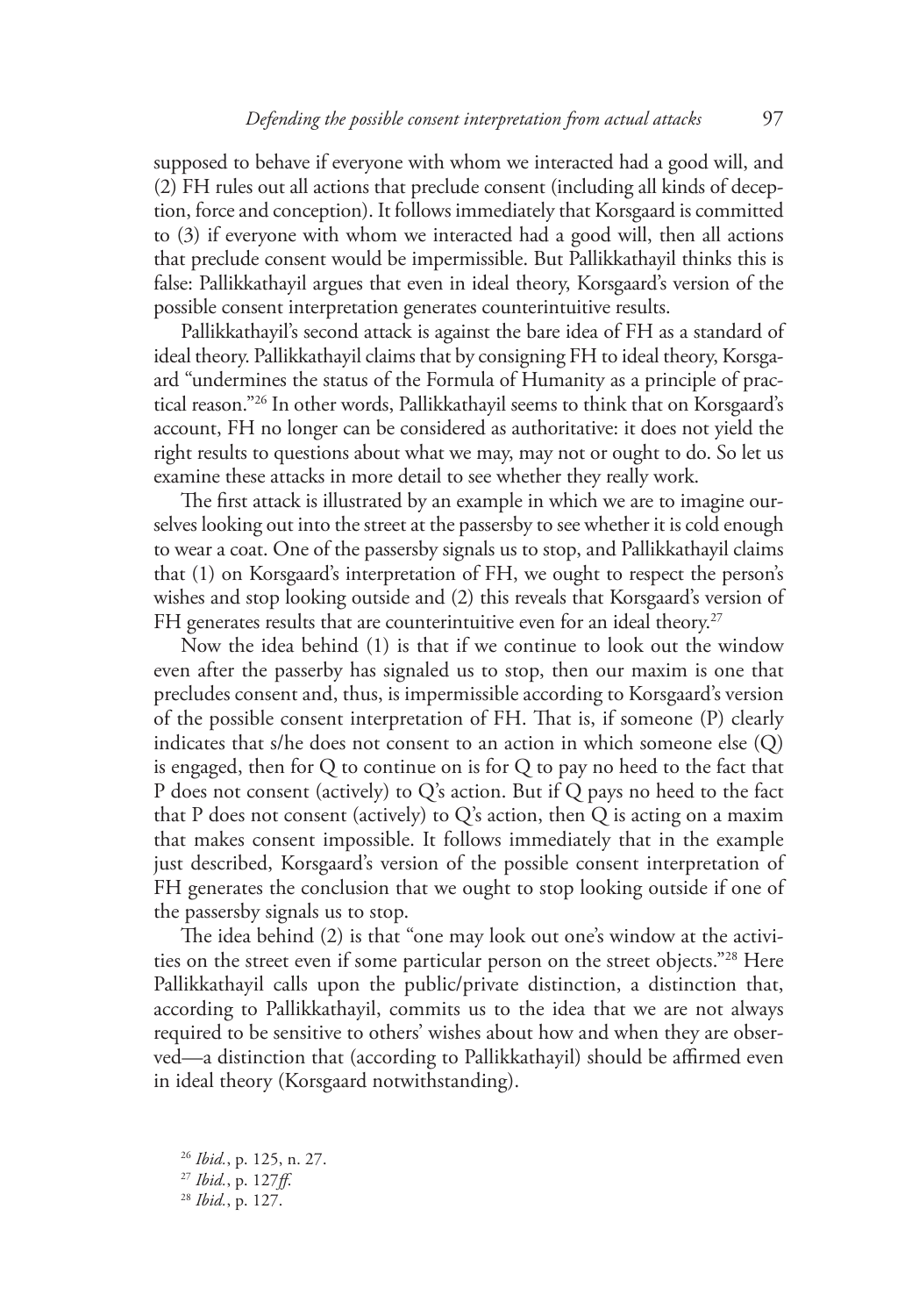But there are problems with both (1) and (2). First, it seems unlikely that the possible consent interpretation really would require us to stop looking outside if one of the passersby signals us to stop. If X's neighbor asks Y to stop looking over the fence at a party in X's backyard, the possible consent interpretation *might* require Y to stop looking over the fence and into X's backyard. But it would not require Y to stop looking over the fence at the sun. And in Pallikkathayil's example, the person who signals us to stop is on public property, so it seems like the strongest proscription that the possible consent interpretation could generate would be against looking *at that person*. Moreover, it should be remembered that an ideal theory applies to ideal conditions; presumably an ideal agent in ideal conditions would not mind if someone were looking out a window to determine whether it is cold enough to wear a coat. At first blush, this second remark might seem somewhat fatuous, but it is not: if the possible consent interpretation is part of ideal theory, then any putative counterexample to it must be realizable in an ideal world.

However, an even deeper problem with Pallikkathayil's example might arise with (2), with the claim that the example reveals that Korsgaard's version of FH generates results that are counterintuitive even for an ideal theory. That is, even if the possible consent interpretation generated the stronger proscription that Pallikkathayil attributes to it (it does not, but even if it did) it must be remembered that there is a distinction between having a right to X and the permissibility of X-ing. There are many things that are morally abhorrent but perfectly within our rights, and there are many things that are mildly distasteful but (again) well within our rights. Sometimes the rights that protect these activities are very important. But the point is that even if the possible consent interpretation generated the stronger proscription, this would be a result about the *permissibility* of looking out the window if one of the people being observed signals us to stop, not a result about whether looking out the window is *within our rights* if one of the people being observed signals us to stop—and this is not obviously counterintuitive for an ideal theory. Let me try to give a parallel case.

Suppose you are at a coffee shop and someone with a horrible disfigurement walks in. Now I think that there is something almost magnetic about such people. Like Leontius, we want to stare. And sometimes we do. Many of us even have had temporary (and/or permanent) problems that rendered us like this, drawing eyes like a sideshow barker but with this crucial difference: the attention is unsolicited. And it is unwanted.

Of course, I have a *right* to look at people like that. And that is a good thing: thank goodness I cannot be arrested for looking at someone slantwise. But looking away is not over and above what morality requires of me; it is simple respect, the barest recognition and sympathy for the feelings of another. So it seems to me that Pallikkathayil's first attack fails: she has not shown that Korsgaard's version of the possible consent interpretation generates counterintuitive results.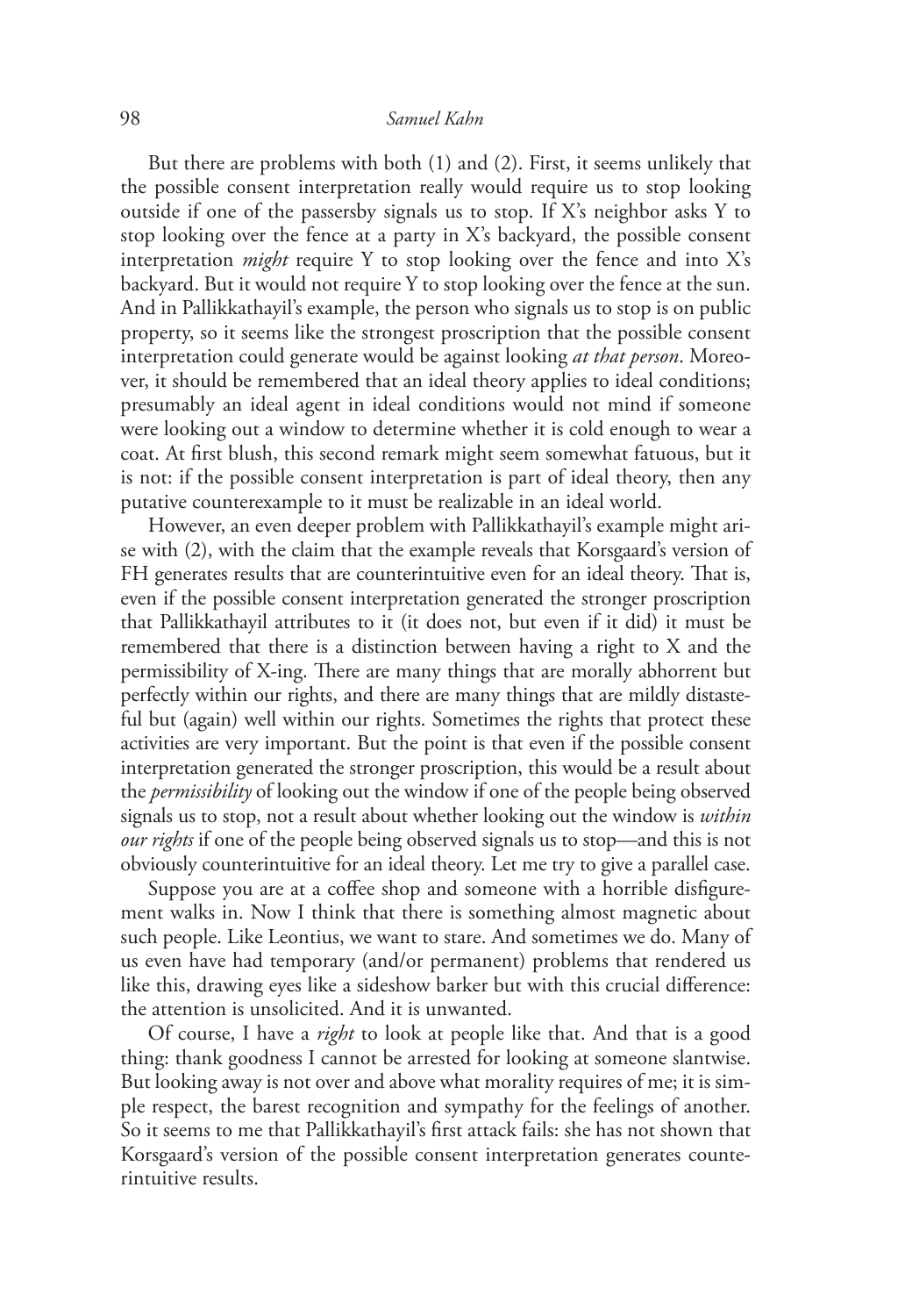But what of Pallikkathayil's second attack? Recall that Pallikkathayil claims that by virtue of being consigned to ideal theory, FH loses its status as a principle of practical reason. Unfortunately, this attack is given only in a footnote, so Pallikkathayil does not explain exactly what she means. But if the idea is that a principle of practical reason is one that applies under all conditions (including nonideal conditions) then the objection is true but uninteresting. If the idea is that by virtue of being "relegated" to ideal theory, FH becomes useless or has no value—or even that other philosophers have not explored ideal theory—then the objection does not go through. Ideals play an important role in many areas of investigation, and an in depth discussion of them is beyond the scope of this paper. I note merely that one of the things that makes them useful is that the "calculations" are easier.

#### *3. Conclusion*

Thus far I have defended the possible consent interpretation from Pallikkathayil. In particular, I have defended two very different versions of the possible consent interpretation from Pallikkathayil.<sup>29</sup> Whereas on O'Neill's account, the notion of possible consent does not rule out all kinds of deception, force and coercion, on Korsgaard's account, it does, but it applies to the domain of the ideal, so these proscriptions are not obviously counterintuitive.

But it should be remembered that the possible consent interpretation can tell us, at best, only what to do in order to avoid treating others as mere means. But that means that even at best, this interpretation of FH still has two serious exegetical problems: (1) FH tells us also never to treat ourselves as mere means, and duties to oneself (like the duty not to commit suicide from self-love) figure prominently in both the *Groundwork for a Metaphysics of Morals* and the *Metaphysics of Morals*. However, the notion of possible consent does not seem to apply to considerations of oneself: there does not seem to be any way to derive duties like the duty not to commit suicide from self-love from the possible consent interpretation. (2) In addition, FH tells us always to treat people as ends. The so-called "imperfect" duties that flow from this part of FH (like the duty to promote others' happiness) also figure prominently in both the *Groundwork for a Metaphysics of Morals* and the *Metaphysics of Morals*. However, acting on maxims to which it is possible for our interlocutors to consent seems a far cry from acting on maxims that involve treating these interlocutors positively as ends. Because the possible consent interpretation does not seem to be able to account either for duties to oneself or for imperfect duties, it can be at best only a piece of the larger puzzle of how Kant derives duties from FH. If one thinks that Kant is right to include such duties

<sup>29</sup> See my remarks in note 21 above.